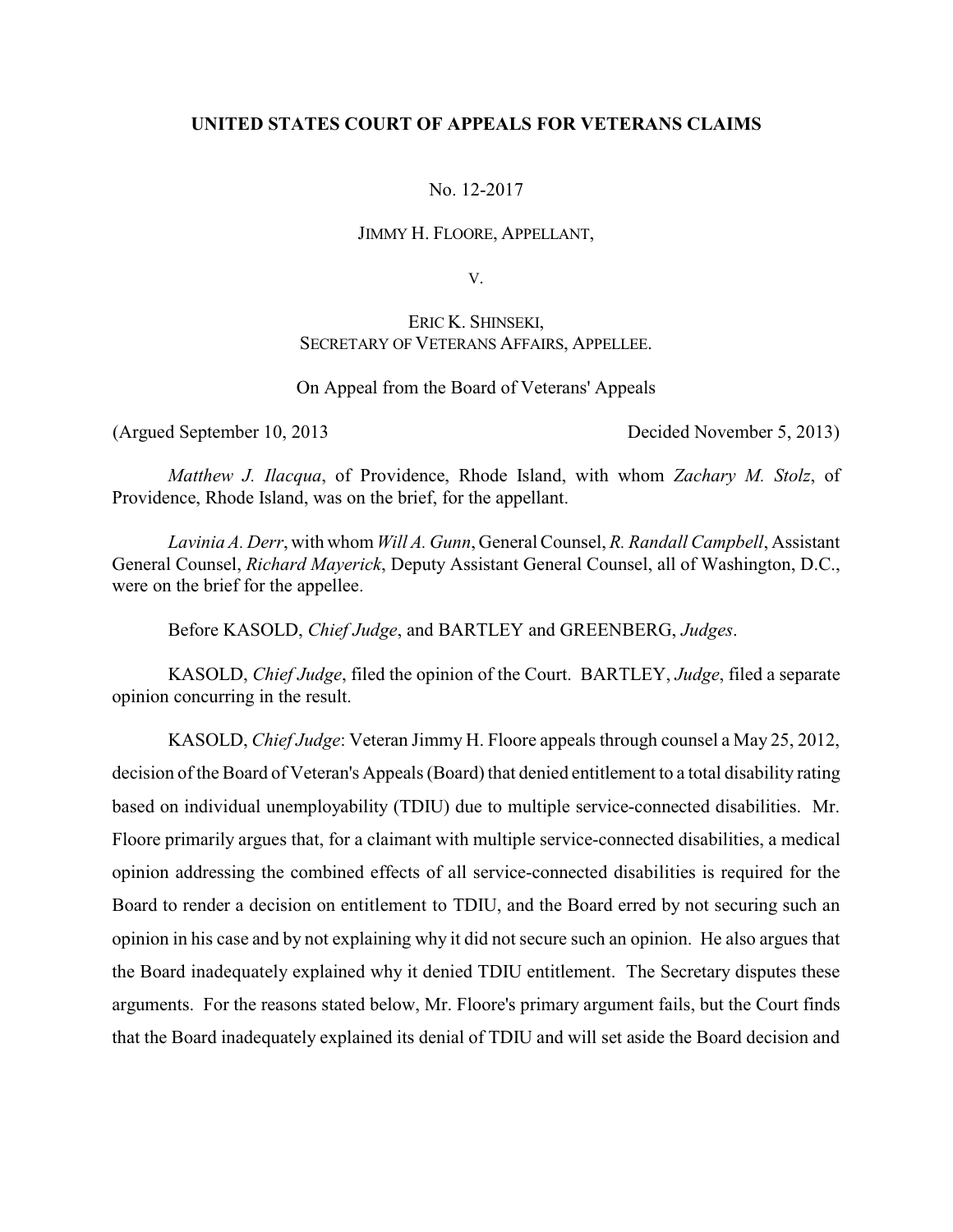remand the matter for further adjudication.<sup>1</sup>

### **I. FACTS**

Mr. Floore served on active duty from October 1963 to November 1966. It is not clear from the record of proceedings  $(ROP)^2$  what he did from 1966 to 1977, but he reportedly worked in the trucking business from 1977 to 1990, when he fell out of a truck and injured his back and quit working. The ROP does not reflect when Mr. Floore initially filed for VA compensation benefits, but about 16 years after he quit working, in November 2006, he filed for increased compensation based on TDIU.

Before the Board, Mr. Floore argued that he should be awarded TDIU or his claim should be remanded for further development, to include obtaining a medical opinion as to whether his service-connected disabilities prevented him from obtaining substantially gainful employment. The Board recognized that he has a combined disability rating of 90%, with individual disability ratings as follows: (1) 20% for diabetes mellitus, effective July 22, 2003; (2) 10% for coronary artery disease, effective July 4, 2003 (with a temporary 60% rating from July 28, 2006, to December 1, 2007); (3) 30% for post-traumatic stress disorder (PTSD), effective October 14, 2003; (4) 0% for erectile dysfunction, effective October 14, 2003; (5) 10% for peripheral neuropathy of the right and left lower extremities, effective April 3, 2006, with an increase to 20% for each, effective July 17, 2007; and (6) 20% and 30% for peripheral neuropathy of the left and right upper extremities, respectively, effective July 17, 2007.

With regard to the request to obtain a medical opinion, the Board noted that the record

 $1$ . This case was sent to panel because Mr. Floore's primary argument presented an issue of first impression. While this opinion was circulating for review and comment pursuant to the Court's Internal Operating Procedure (IOP) V(d), the U.S. Court of Appeals for the Federal Circuit issued its opinion in *Geib v. Shinseki*, \_\_ F.3d \_\_, No. 2012-7164 (Fed. Cir. Oct. 29, 2013), which also addresses whether the Secretary is required to obtain a single medical opinion assessing the aggregate effect of all service-connected disabilities to properly decide entitlement to TDIU. *Id.*, F.3d at \_\_, slip op. at 6-7. This opinion is consistent with the *Geib* decision, but it addresses several theories in support of Mr. Floore's primary argument that are not addressed in *Geib*; this opinion also makes it clear that the need for a medical opinion addressing the combined effects of all service-connected disabilities is to be determined on a case-by-case basis. Accordingly, it remains appropriate to issue the opinion as a precedential panel decision. *See Frankel v. Derwinski*, 1 Vet.App. 23, 26 (1990); IOP I(b)(2) and (4).

<sup>&</sup>lt;sup>2</sup> The ROP is prepared by the parties and contains "any document from the record before the agency cited in a brief," and "any other documents before the Secretary and the Board that are relevant to the issues before the Board that are on appeal to the Court or relevant to issues otherwise raised in the appeal." U.S. VET. APP. R. 28.1.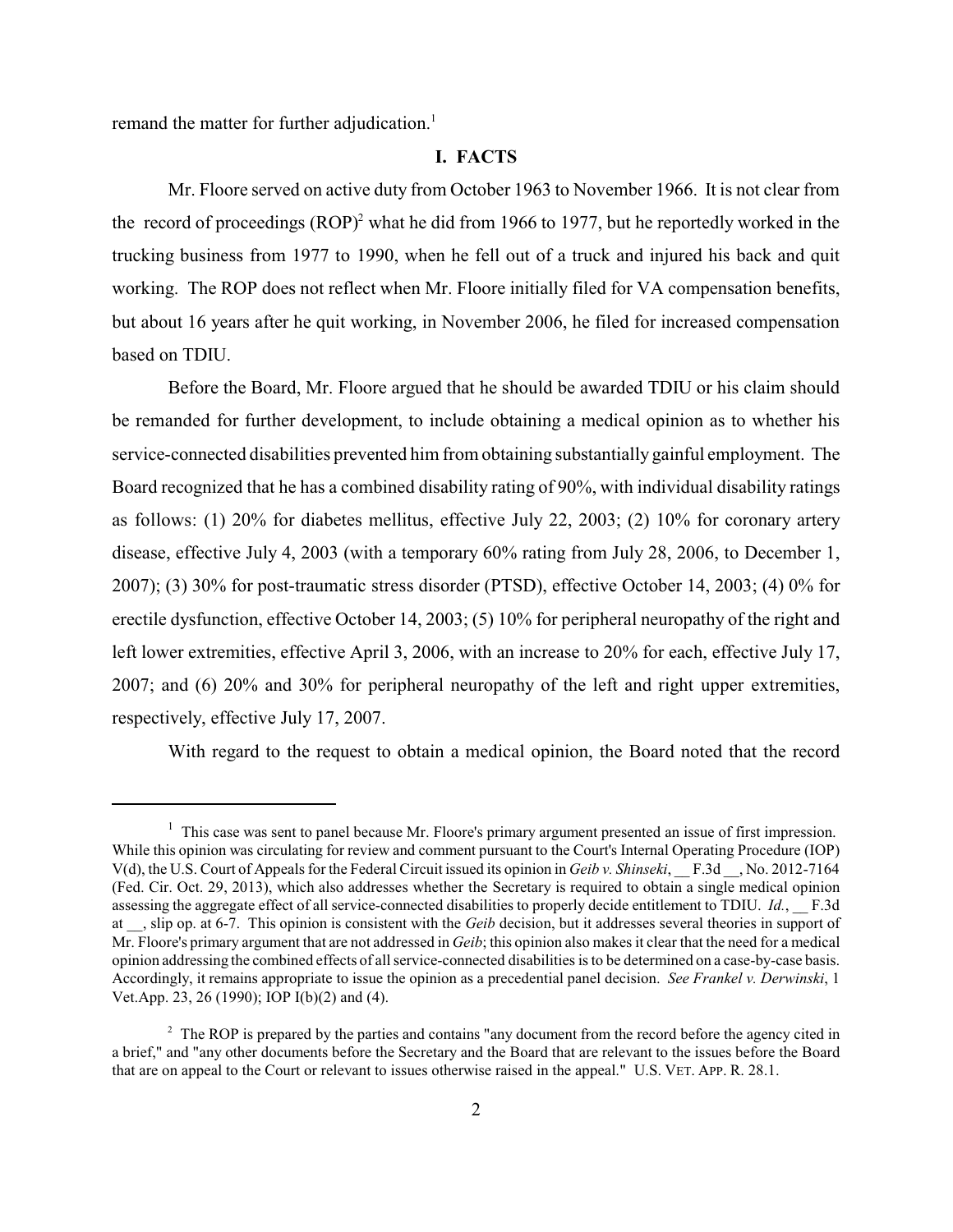contained several medical examination reports, including reports from October 2006, January 2008, and May 2010. The Board found that these reports reflected that the examiners "reviewed [Mr. Floore's] past medical history, recorded his current complaints, conducted . . . appropriate examination[s], and rendered appropriate findings so as to allow the Board to ascertain the impact of [Mr. Floore's] disabilities on his employability." Record (R.) at 6. The Board found the medical reports adequate for decision and the duty to assist satisfied.

As to the merits of the claim, the Board found that Mr. Floore met the percentage rating requirements for TDIU established in 38 C.F.R. § 4.16(a)(2013), but found that Mr. Floore's serviceconnected disabilities did not render him unemployable. In support of its finding, the Board noted that Mr. Floore was employed as a truck driver until 1990, when he hurt his back and retired because of that injury. The Board also noted that Mr. Floore was receiving Social Security disability benefits based on his back disability and an ankle disability, neither of which was service connected, and further noted a 1993 evaluation by the Illinois Department of Rehabilitation Bureau of Disability Determinations that stated Mr. Floore could no longer work in his former employment, but could work in a sedentary job with little walking.

With regard to his service-connected disabilities, the Board noted that Mr. Floore initially explained that his coronary heart disease was the primary reason he could not work, but the Board further noted that the October 2006 medical examination report reflected that Mr. Floore's limitations were due to disabilities other than his heart disability, including right-shoulder, leg, thigh, and back pain. The Board further noted that, as his claim was being adjudicated, Mr. Floore contended that his peripheral neuropathy of the lower extremities rendered him incapable of working, but the Board gave greater weight to the January 2008 medical examination report, which reflected mild impact on activities such as shopping, recreation, and traveling, with no limitation on personal matters such as bathing, dressing, and eating.

After noting that Mr. Floore did not contend that his PTSD rendered him unemployable, the Board nevertheless addressed this possibility, but further noted that the May 2010 medical examination report reflected only moderate difficulty in social and occupational functionality, and found that Mr. Floore's PTSD did not render him unemployable.

The Board also recognized that Mr. Floore would be entitled to TDIU if the combined effect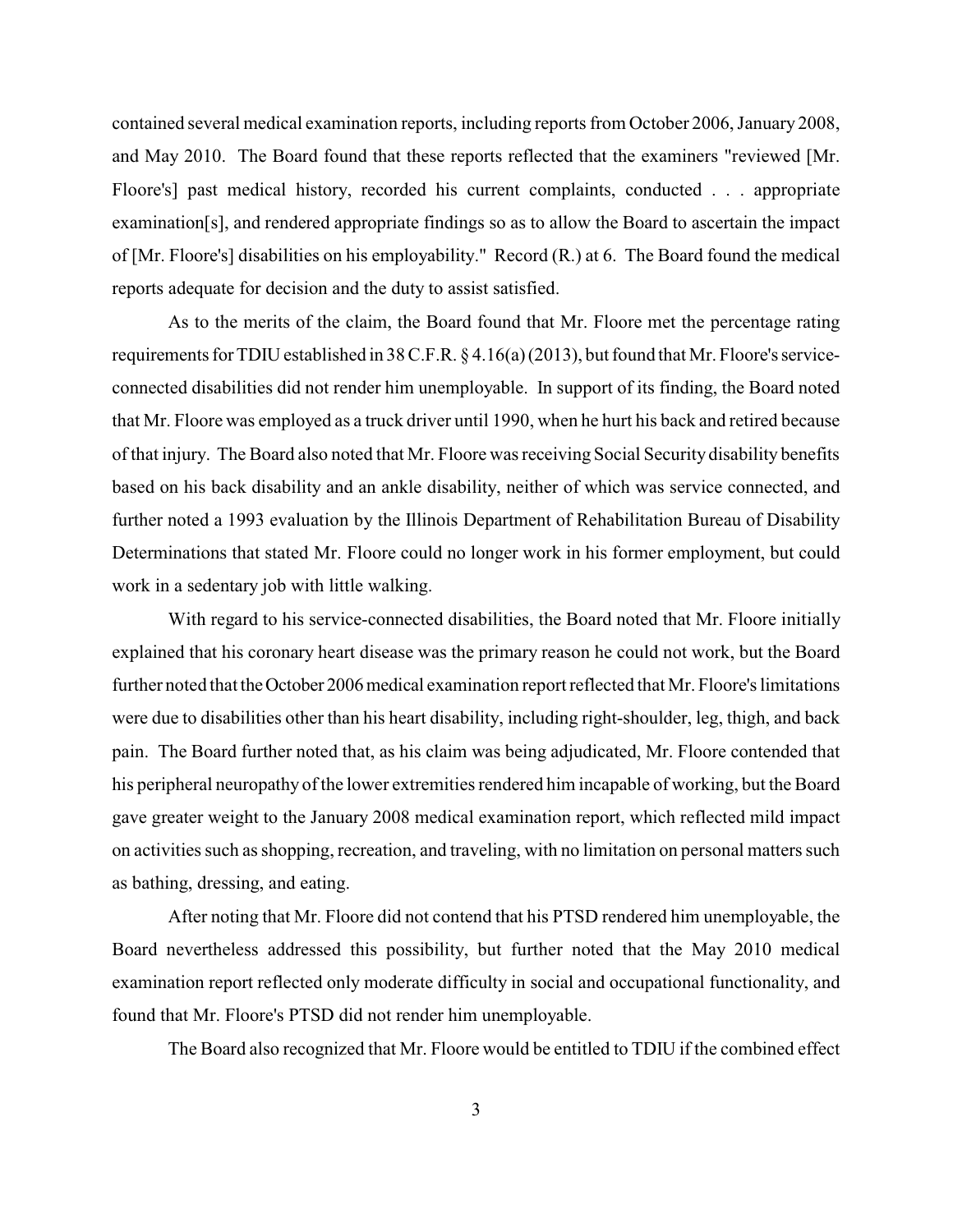of his disabilities rendered him unemployable, but concluded that the absence of any significant symptoms associated with his heart condition and moderate impairment associated with his peripheral neuropathy and PTSD weighed against a finding that his service-connected disabilities rendered him unemployable.

# **II. ANALYSIS**

As noted above, in addition to arguing that a combined-effects medical examination report or opinion was necessary to render a proper decision, Mr. Floore also argues that the Board (1) provided no statement of reasons or bases for its determination that a combined-effects medical examination report was not required to decide his claim, and (2) provided inadequate analysis as to why it determined that his service-connected disabilities did not prevent him from obtaining substantially gainful employment.

### *A. Requirement for a Combined-Effects Examination Report*

In support of his primary argument, Mr. Floore correctly notes that a veteran is entitled to assistance from the Secretary in developing his claim and that a medical examination report or opinion is required by 38 U.S.C.  $\S$  5103(a)(1) and (d) when necessary to decide the claim. Mr. Floore relies on various authorities to conclude that a combined-effects medical examination report or opinion is necessary to properly decide entitlement to TDIU for a veteran with multiple serviceconnected disabilities. None of these authorities, however, stands for such an absolute proposition. *See also Geib v. Shinseki*, \_\_ F.3d \_\_, No. 2012-7164 (Fed. Cir. Oct. 29, 2013).

In *Gary v. Brown*, 7 Vet.App. 229, 232 (1994), whether a combined-effects examination was required or even advisable apparently was not briefed and the Court did not address that specific issue. *Gary* states that "when a TDIU claim is presented, a VA examining physician should *generally* address the extent of functional and industrial impairment from the veteran's service-connected disabilities," *Gary*, 7 Vet.App. at 232 (emphasis added). Although such an examination generally might be required, *Gary* does not hold that it *always* is required, or, more importantly, that there must be a single medical report or opinion that addresses all serviceconnected disabilities. Indeed, the appellant in *Gary*, like Mr. Floore, had multiple serviceconnected disabilities, and the Court affirmed the Board decision that relied, in part, on medical examination reports separately addressing Mr. Gary's physical disabilities and psychiatric disabilities.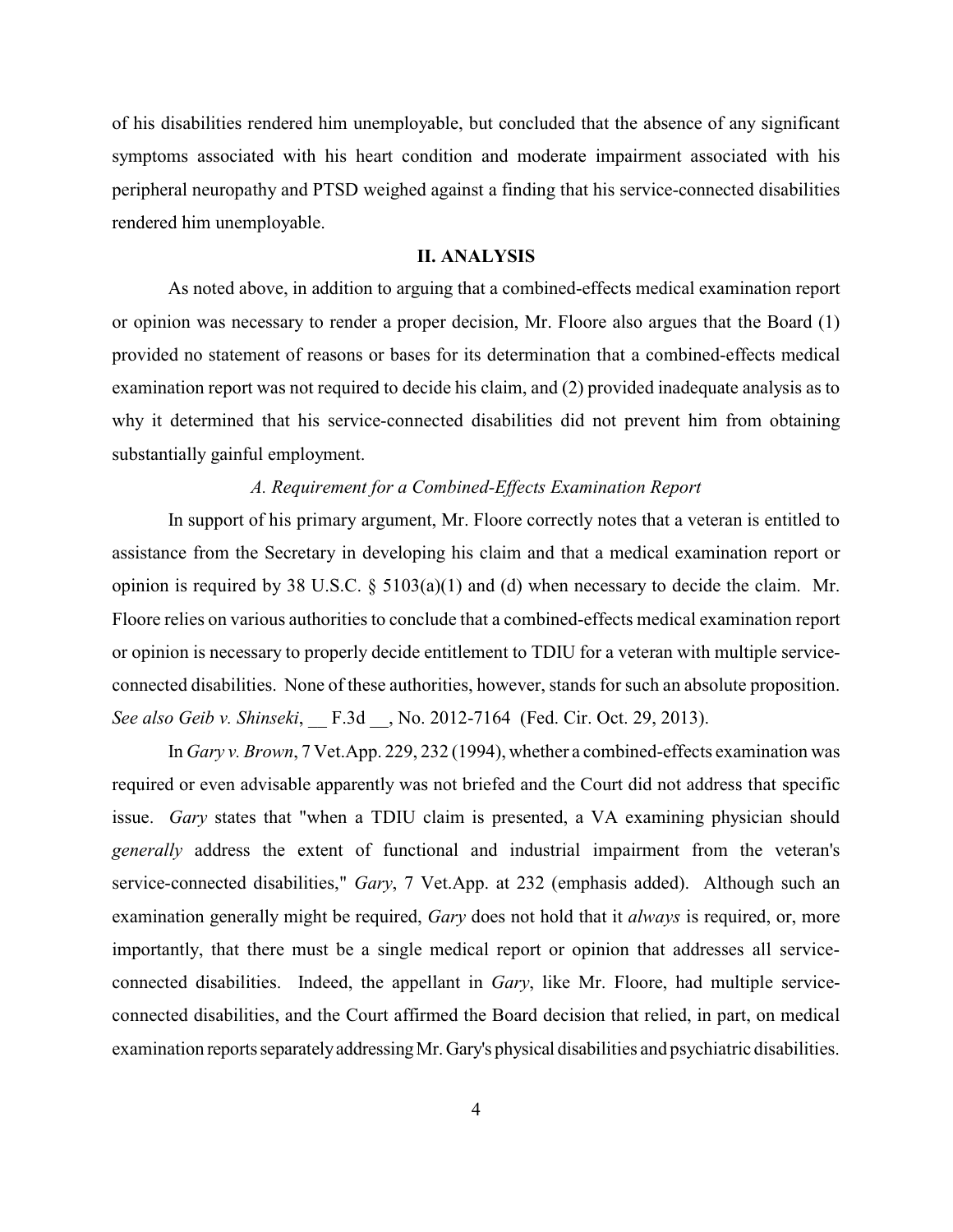Likewise, in *Friscia v. Brown*, 7 Vet.App. 294 (1994), the Court did not address the specific issue Mr. Floore raises here. The matter was remanded for the Board to obtain – under the circumstances of that case, i.e., where the Board offered its own opinion and the record contained no "independent opinion" or other record evidence that the veteran was able to work – a medical examination report concerning the effect of Mr. Friscia's single disability, PTSD, on his ability to work. *Friscia* reflects that the need for a medical examination report on the effects of a disability on the ability to work is predicated on the circumstances of each case. Additionally, *Friscia* involved TDIU based on a single disability and does not support Mr. Floore's argument that a single medical examination report or opinion addressing multiple disabilities is required as a matter of law, regulation, or policy. Similarly, *Cathell v. Brown*, 8 Vet.App. 539, 545 (1996), involved a single service-connected disability, and the perceived need for a medical examination was predicated on the "unusual circumstances" in that case, which included the Board's failure to provide adequate reasons or bases for finding the veteran not unemployable and the Board's failure to ensure compliance with a prior Board remand.

Mr. Floore also cites, but does not discuss, *Martin (Roy) v. Brown,* 4 Vet.App. 136, 140 (1993), a case involving multiple service-connected conditions. There, the Court found the record inadequate as to unemployability because the Secretary had not obtained all of Mr. Martin's medical records, and because the medical examination report relied on by the Board in making its decision was rendered without benefit of those medical records. *Id.* at 139-40. The Court remanded the matter for the Board to obtain the missing records and a new medical examination report that was based on a review of all past medical records, instructing that the examination "be conducted so as to assist the [regional office] and the [Board] to address the applicability of functional impairment pursuant to 38 C.F.R. § 4.10." *Id.* at 140. Although *Martin* is informative in requiring that an examiner address functional impairment as required by § 4.10 when entitlement to TDIU is at issue, that case did not purport to address whether a combined-effects examination is always required in TDIU cases involving multiple service-connected disabilities.

Mr. Floore submitted as supplemental authority a copy of VA Fast Letter 13-13, which became effective June 17, 2013. To the extent this Fast Letter might be deemed instructive as to the Secretary's policy prior to its issuance and at the time of the Board decision on appeal, Mr. Floore's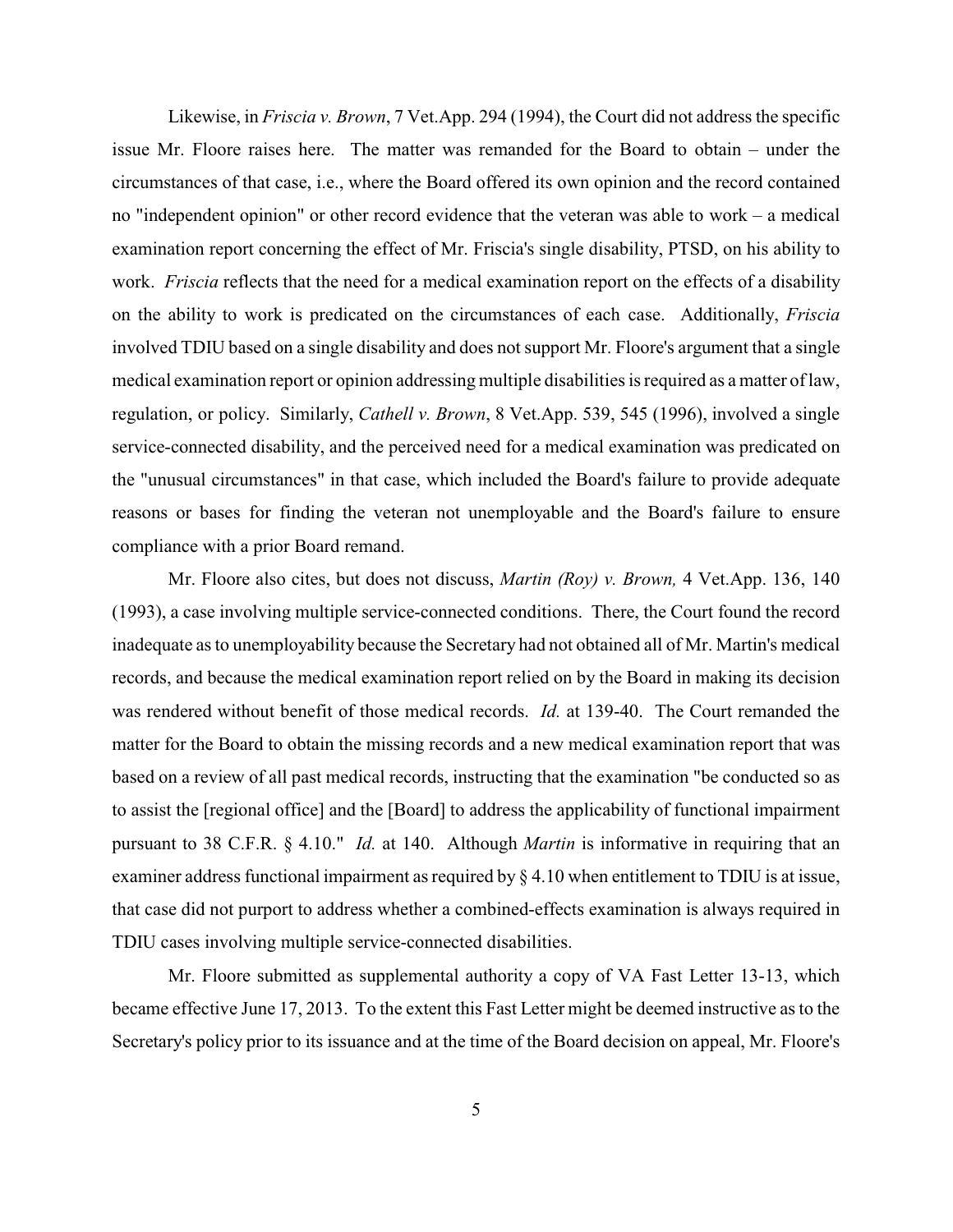reliance on it is misplaced with regard to his proposition that a combined-effects medical examination *always* is required in all cases involving potential entitlement to TDIU and multiple service-connected disabilities. Indeed, the Fast Letter specifically states that "VA is not required to provide a general medical examination in connection with every TDIU claim." To be sure, the Fast Letter indicates that a general medical examination should be obtained in "TDIU claims involving the impact of multiple service-connected and/or nonservice-connected disabilities upon employability," but this provides guidance; it does not direct. Moreover, read as a whole, the Fast Letter leaves it to the rating activity to determine the need for a medical examination report or opinion "if the information and evidence of record does not contain sufficient competent medical evidence to decide the claim." *Cf*. *Gary*, 7 Vet.App. at 231-32 ("There is no statute or regulation which requires the Secretary . . . to use experts to resolve the issue of unemployability."). Indeed, this Fast Letter is consistent with VA regulations and applicable caselaw regarding the duties of medical examiners and rating officials.

For example, medical examiners are responsible for providing a "full description of the effects of disability upon the person's ordinary activity," 38 C.F.R. § 4.10 (2013), but it is the rating official who is responsible for "interpret[ing] reports of examination in the light of the whole recorded history, reconciling the various reports into a consistent picture so that the current rating may accurately reflect the elements of disability present," 38 C.F.R. § 4.2 (2013). More specifically, TDIU is to be awarded based on the "judgment of the rating agency" that the veteran is "unable to secure or follow a substantially gainful occupation as a result of service-connected disabilities." 38 C.F.R. § 4.16(a). Indeed, we have noted these distinctive responsibilities of medical examiners and rating officials in *Moore v. Nicholson*, 21 Vet.App. 211 (2007), *rev'd on other grounds sub nom. Moore v. Shinseki*, 555 F.3d 1369 (Fed. Cir. 2009), and *Monzingo v. Shinseki*, 26 Vet.App. 97 (2012).

In sum, the need for a combined-effects medical examination report or opinion with regard to multiple-disability TDIU entitlement decisions is to be determined on a case-by-case basis, and depends on the evidence of record at the time of decision by the regional office (RO) or the Board. This is not to say that a combined-effects medical examination report or opinion likely would not be helpful to the proper adjudication of entitlement to TDIU for a veteran with multiple service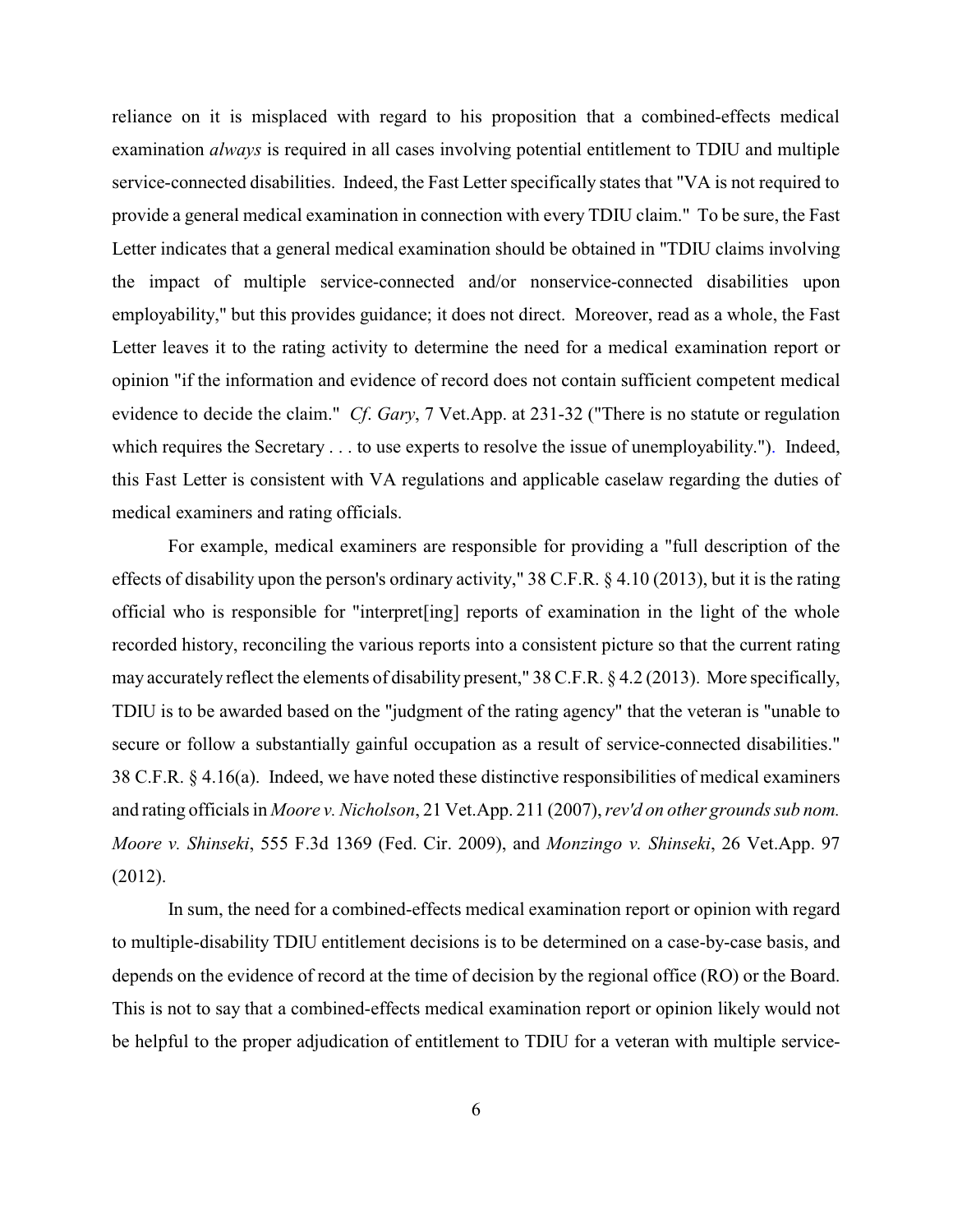connected disabilities, but such an examination is not required per se as a matter of statute, regulation, or policy.

Of note, Mr. Floore did not argue in his briefs to the Court how the record medical reports were inadequate for Board decision, other than to assert that none of them addressed the combined effects of his service-connected disabilities on his abilityto obtain substantiallygainful employment. Although at oral argument he expressed concern with the amount of time that lapsed between the examinations, he did not further develop this argument. *See Locklear v. Nicholson*, 20 Vet.App. 410, 416 (2006) (rejecting perfunctory and underdeveloped argument presented by counsel as "far too terse to warrant detailed analysis by the Court"); *see also Fugere v. Derwinski*, 1 Vet.App. 103, 105 (1990) ("Advancing different arguments at successive stages of the appellate process does not serve the interests of the parties or the Court. Such a practice hinders the decision-making process and raises the undesirable specter of piecemeal litigation.").

### *B. Reasons or Bases*

### 1. Combined Effects Examination

Contrary to Mr. Floore's specific argument – as presented in his brief – that the Board did not explain why a combined-effects examination report or opinion was not needed, the Board explained that such a medical examination report or opinion was not needed because the record medical reports provided sufficient information for the Board to render a decision. As noted above, Mr. Floore failed to develop any argument regarding any deficiency in the record medical evidence, except to argue that there was no single medical examination report or opinion addressing the combined effects of his service-connected disabilities.

#### 2. Denial of TDIU

Although we hold above that a combined-effects medical examination report or opinion is not required per se by statute, regulation, or policy to properly decide entitlement to TDIU for a veteranwithmultiple service-connected disabilities, the Board nevertheless must adequatelyexplain how the record evidence supports its determination that the combined effects of multiple disabilities do not prevent substantially gainful employment. 38 U.S.C. § 7104(d)(1); *Beaty v. Brown*, 6 Vet.App. 532, 537 (1994) ("Where the veteran submits a . . . claim for a TDIU rating . . . the [Board] may not reject that claim without producing evidence, as distinguished from mere conjecture, that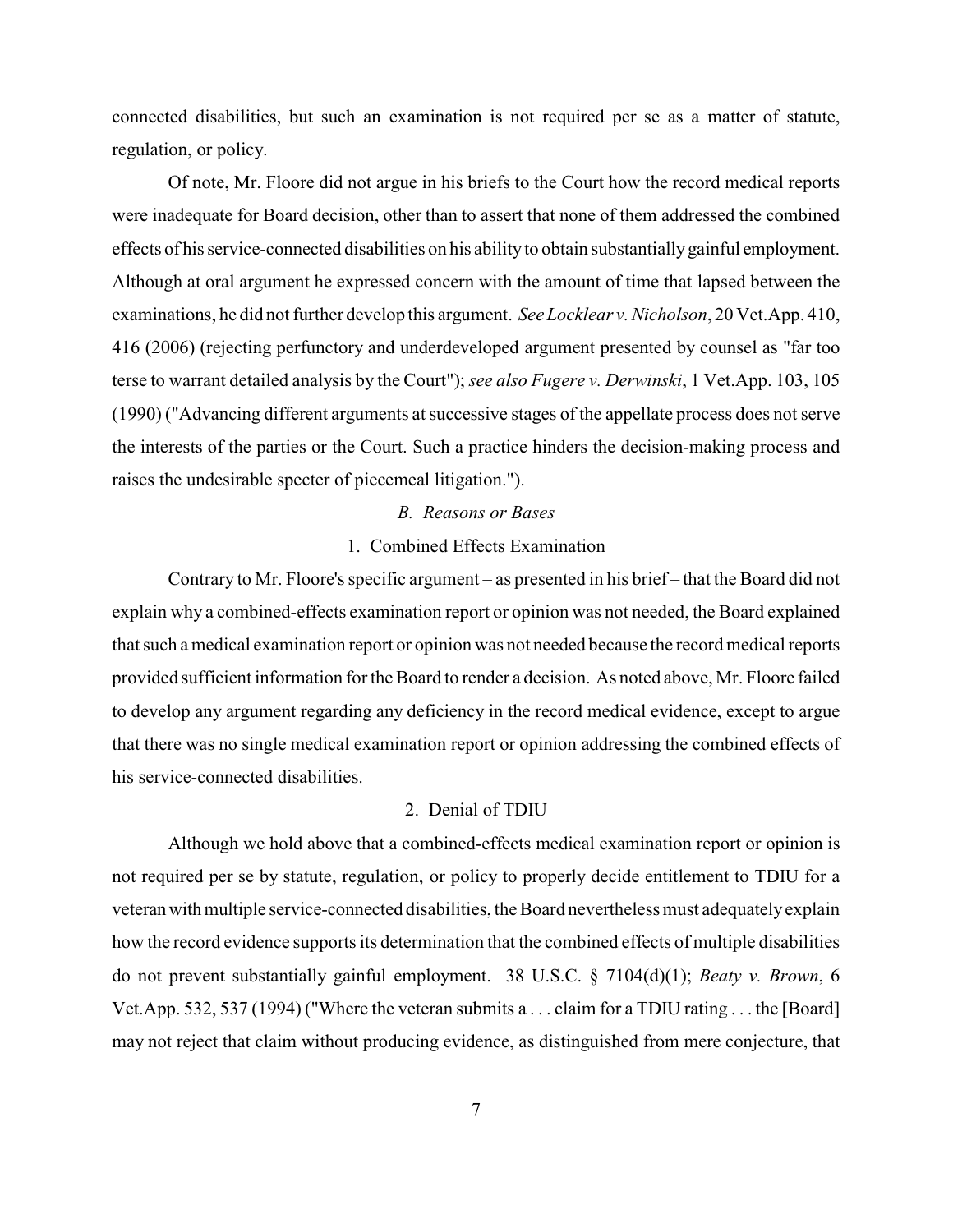the veteran can perform work that would produce sufficient income to be other than marginal."). Here, the Board rather curtly noted that Mr. Floore's 90% disability rating "recognizes very severe industrial impairment resulting from his disorders," but then it discounted this recognition by noting "the absence of significant symptoms associated with [Mr. Floore's] heart disorder, and the moderate nature of impairment associated with his peripheral neuropathy and PTSD." R. at 12. The Board then "concludes that the preponderance of the evidence is against finding his service-connected disabilities are of such severity so as to preclude his participation in any form of substantially gainful employment." *Id.*

Although the Board recognized that the cumulative effects of service-connected disabilities can prevent substantially gainful employment, the Board addressed the effects of Mr. Floore's disabilities individually, and never explained what the cumulative functional impairment of all his service-connected disabilities might be and why they do not prevent substantially gainful employment.

Moreover, although Mr. Floore did not raise this issue in his brief, we note that the Board failed to address what appears to be potentially favorable and material evidence. *See Thompson v. Gober*, 14 Vet.App. 187, 188 (2000) (Board must address material evidence potentially favorable to the claimant); *see also U.S. Nat'l Bank of Or. v. Indep. Ins. Agents of Am.*, 508 U.S. 439, 447 (1993) ("[A] court may consider an issue 'antecedent to . . . and ultimately dispositive of' the dispute before it, even an issue the parties fail to identify and brief." (quoting *Arcadia v. Ohio Power Co.*, 498 U.S. 73, 77 (1990))). For example, the October 2006 VA examination report addressing Mr. Floore's coronary artery disease reflects that Mr. Floore's heart condition had a severe effect on exercise and ability to engage in sports, which potentially can indicate some adverse occupational effects, but the Board never addressed this reasonably raised possibility. *See Robinson v. Peake*, 21 Vet.App. 545, 552 (2008) (Board must address issues raised by claimant or reasonably raised by record), *aff'd sub nom. Robinson v. Shinseki*, 557 F.3d 1355 (Fed. Cir. 2009); *Thompson*, *supra*. Further, although the Board noted that the October 2006 examination report reflected that some of Mr. Floore's limitations were caused, inter alia, by his right shoulder, legs, and thighs, it is not clear if these related to Mr. Floore's service-connected peripheral neuropathy of the upper and lower extremities. The possibility of such relation is reasonably raised by the record and is evidence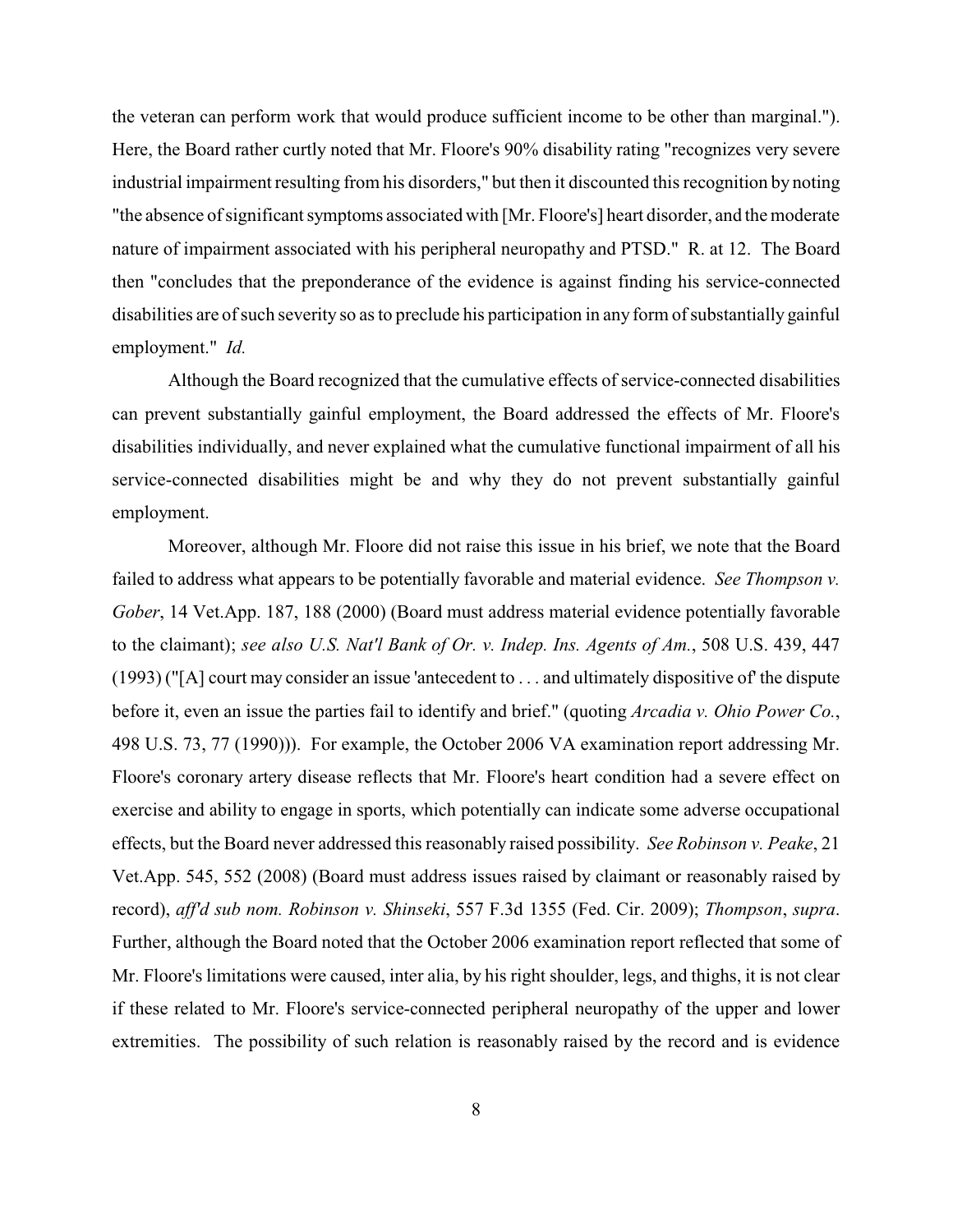potentially favorable and material to Mr. Floore's claim, and the Board should have addressed this evidence in light of all of Mr. Floore's service-connected disabilities. *Id*.

We also note that Mr. Floore is service connected for diabetes with a 20% disability rating, yet, other than mentioning that his peripheral neuropathy is diabetes related, the Board did not discuss the effects of diabetes, if any, occupational or otherwise. Neither party included a medical examination report addressing diabetes in the ROP and it may be that there are no occupational effects from diabetes,<sup>3</sup> but an assessment of TDIU entitlement based on the combined effects of all service-connected disabilities should address all such disabilities to facilitate judicial review of that assessment. *See Allday v. Brown*, 7 Vet.App. 517, 527 (1995) (Board's statement "must be adequate to enable a claimant to understand the precise basis for the Board's decision, as well as to facilitate review in this Court"); *see also Hatlestad v. Brown*, 5 Vet.App. 524, 529 (1993) ("[T]he central inquiry in determining whether a veteran is entitled to TDIU is whether that veteran's service-connected disabilities alone are of sufficient severity to produce unemployability.").

Finally, it appears as though the Board was influenced in its decision by the fact that Mr. Floore terminated his employment as a result of non-service-connected disabilities. While the basis for Mr. Floore's terminating his employment in the trucking industry is supported by the record, it is not clear how this was weighed by the Board and to what extent it is even relevant to its determination that Mr. Floore's service-connected disabilities do not prevent him from undertaking any substantially gainful employment. 38 C.F.R. § 4.16(a) ("It is provided further that the existence or degree of non[-]service-connected disabilities or previous unemployability status will be disregarded where the percentages referred to in this paragraph for the service-connected disability or disabilities are met and in the judgment of the rating agency such service-connected disabilities render the veteran unemployable."); *see Pratt v. Derwinski,* 3 Vet.App. 269, 272 (1992) ("Even if, as it appears, the B[oard] determined that appellant's unemployability was a result of . . . non-service-connected [disability] its task was not finished. The B[oard] still was required to decide, without regard to the non-service-connected disabilities . . . , whether appellant's service-connected disabilities are sufficiently incapacitating as to render him unemployable."); *see also Hatlestad*,

<sup>&</sup>lt;sup>3</sup> As noted *supra* note 2, the ROP is prepared by the parties and related to the issues they identify.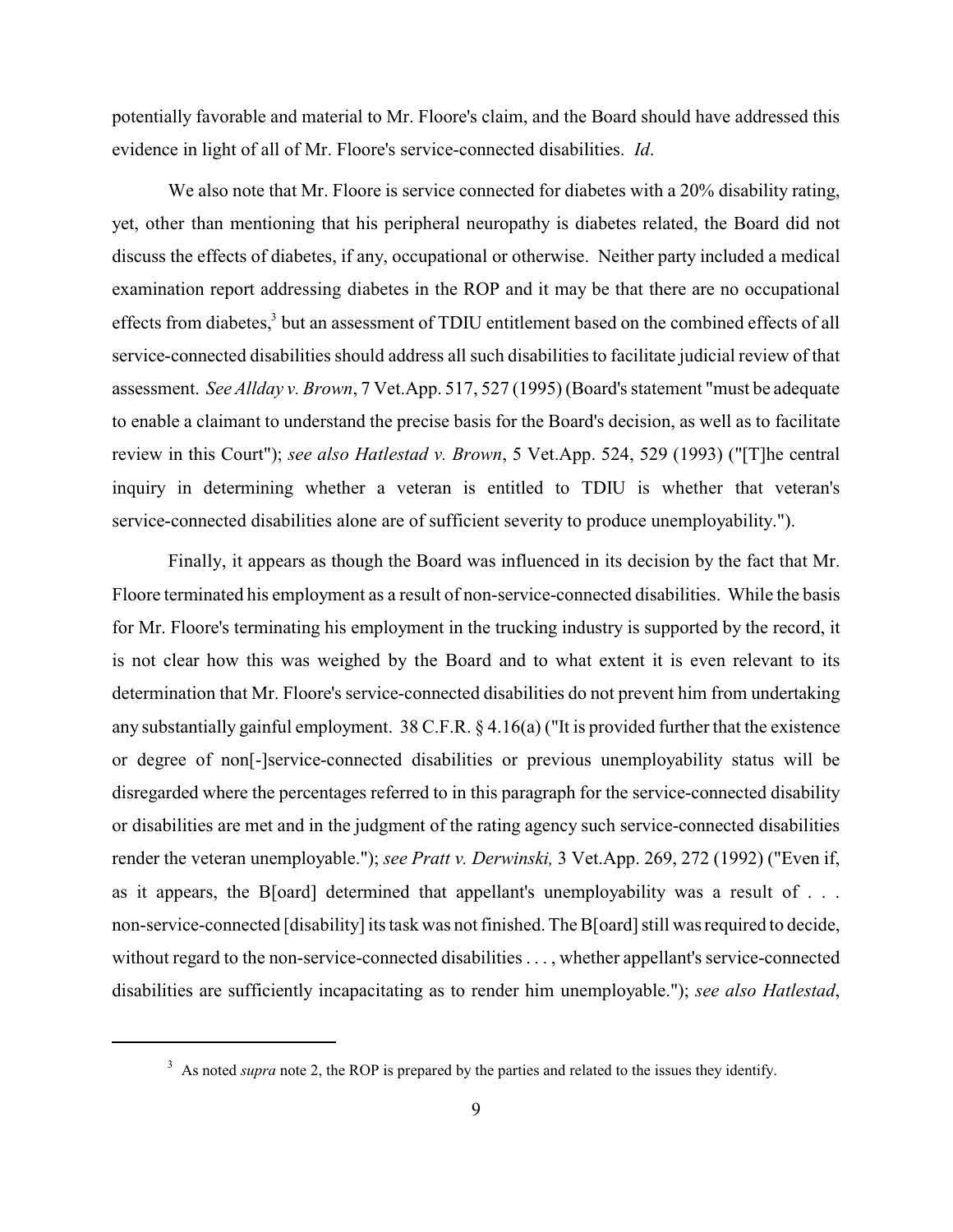*supra*.

The Board's failure to address the above-noted issues frustrates judicial review. *See Allday*, *supra*. Accordingly, this matter will be remanded for further adjudication consistent with this opinion and with specific direction that the Board explain how the record evidence supports findings regarding the cumulative effects of all Mr. Floore's service-connected disabilities on his ability to obtain and maintain substantially gainful employment, or otherwise obtain the evidence necessary to do so. *Cf*. *James v. Brown*, 7 Vet.App. 495 (1995) (reversing Board decision based, in part, on VA social and industrial survey and letter from potential employer); *Gary*, *supra*. On remand, Mr. Floore may present any additional evidence and argument in support of the matter remanded, and the Board must consider any evidence and argument so presented. *See Kay v. Principi*, 16 Vet.App. 529, 534 (2002). This matter is to be provided expeditious treatment on remand. *See* 38 U.S.C. § 7112.

### **IV. CONCLUSION**

Upon consideration of the foregoing, the Board's May 25, 2012, decision is SET ASIDE and the matter REMANDED for further adjudication.

BARTLEY, *Judge*, concurring: While I agree that the Board decision contains reasons-orbases deficiencies, I write separately to express the belief that as a practical matter where there are multiple compensable service-connected disabilities, especially affecting different body systems, expert opinion on the overall functional impairment, including occupational impairment, caused by the combination of service-connected disabilities *will be necessary for an adequately reasoned decision* as to TDIU entitlement. *See* 38 C.F.R. § 4.10 (2013) (medical examiner has the responsibility of furnishing a full description of the effects of disability upon the person's ordinary activity, including work).

VA endorsed this practice of providing a comprehensive examination in a training letter and in the *VA Adjudication Procedures Manual Rewrite* (M21-1MR) well before Mr. Floore's 2012 Board decision, and regardless whether those VA authorities are binding directives or mere guidance, *ante* at 5, I am persuaded that they should have been heeded in Mr. Floore's case and should be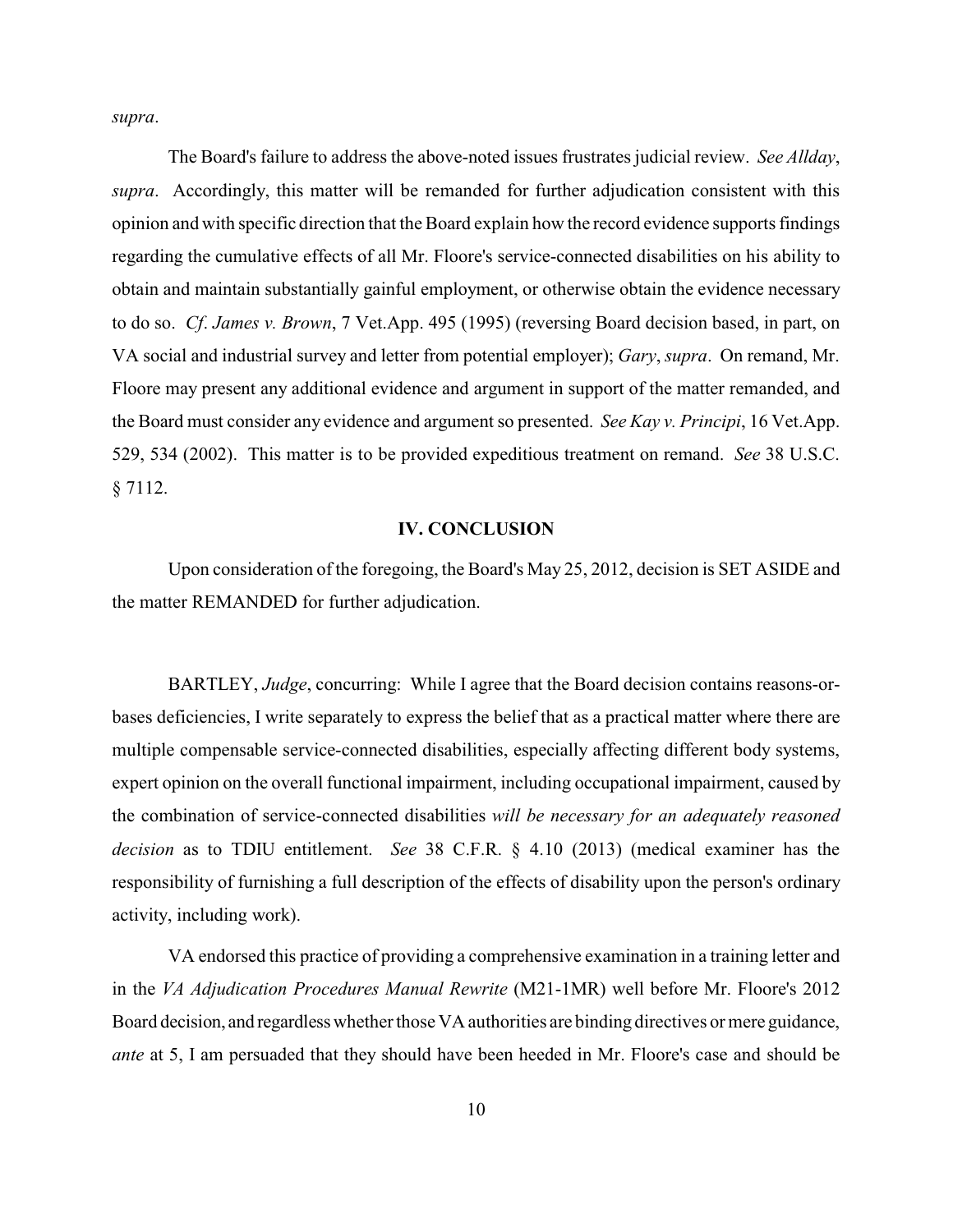adhered to in other TDIU cases, possibly removing the need for such appeals and hastening resolution of claims. *See* VA Training Letter 10-07 at 6-7 (Sept. 14, 1010) (a single "general medical examination . . . is to be scheduled" when a request for TDIU is expressly raised by the veteran or reasonably raised by the evidence of record and "the examiner should be requested to provide an opinion as to whether or not the Veteran's service-connected disability(ies) render him or her unable to secure and maintain substantially gainful employment, to include describing the disabilities' functional impairment and how that impairment impacts on physical and sedentary employment"); M21-1MR, pt. I, ch. 1.C.7.c. (Mar. 28, 2011) ("Requesting a Medical Examination or Opinion").

While my colleagues find that another VA issuance, VA Fast Letter 13-13, "read as a whole . . . leaves it to the rating activity to determine the need for a medical examination report or opinion," *ante* at 5-6, the letter expressly cites TDIU cases involving the impact of multiple service-connected disabilities as a prime example of a situation in which a comprehensive general examination and opinion as to employability will be necessary. VA Fast Letter 13-13 at 5 (June 17, 2013) ("Schedule a general medical examination only if the rating activity determines that it is needed to fairly and fully adjudicate the TDIU claim, *such as* original claims for disability compensation *or TDIU claims involving the impact of multiple service-connected and/or nonservice-connected disabilities upon employability*." (emphasis added)). To read the provision as allowing VA to decline to obtain an opinion in such cases negates the sound reasoning underlying VA's principle.

Mr. Floore has a combined 90% disability evaluation with seven compensable disabilities affecting four different body systems–endocrine, cardiovascular, musculoskeletal, and mental. Failing to hold VA to its considered judgment on this matter, that veterans such as Mr. Floore should receive a combined-effects opinion, shortchanges veterans and creates considerable delayand unfair denials in the adjudication of such claims. Veterans such as Mr. Floore generally have little ability to obtain an expert opinion on the combined effect of their disabilities and have no recourse but to appeal in order to receive an opinion or a grant of TDIU. They enter an appeal system already painfully overcrowded, lengthening the overall period it takes veterans to achieve a final decision. The failure to be absolutely diligent in assisting claimants is shortsighted behavior on VA's part. In order to resolve this complex case without years of administrative and judicial appeals, VA would have been better counseled to follow its own articulated practice and provide Mr. Floore with an